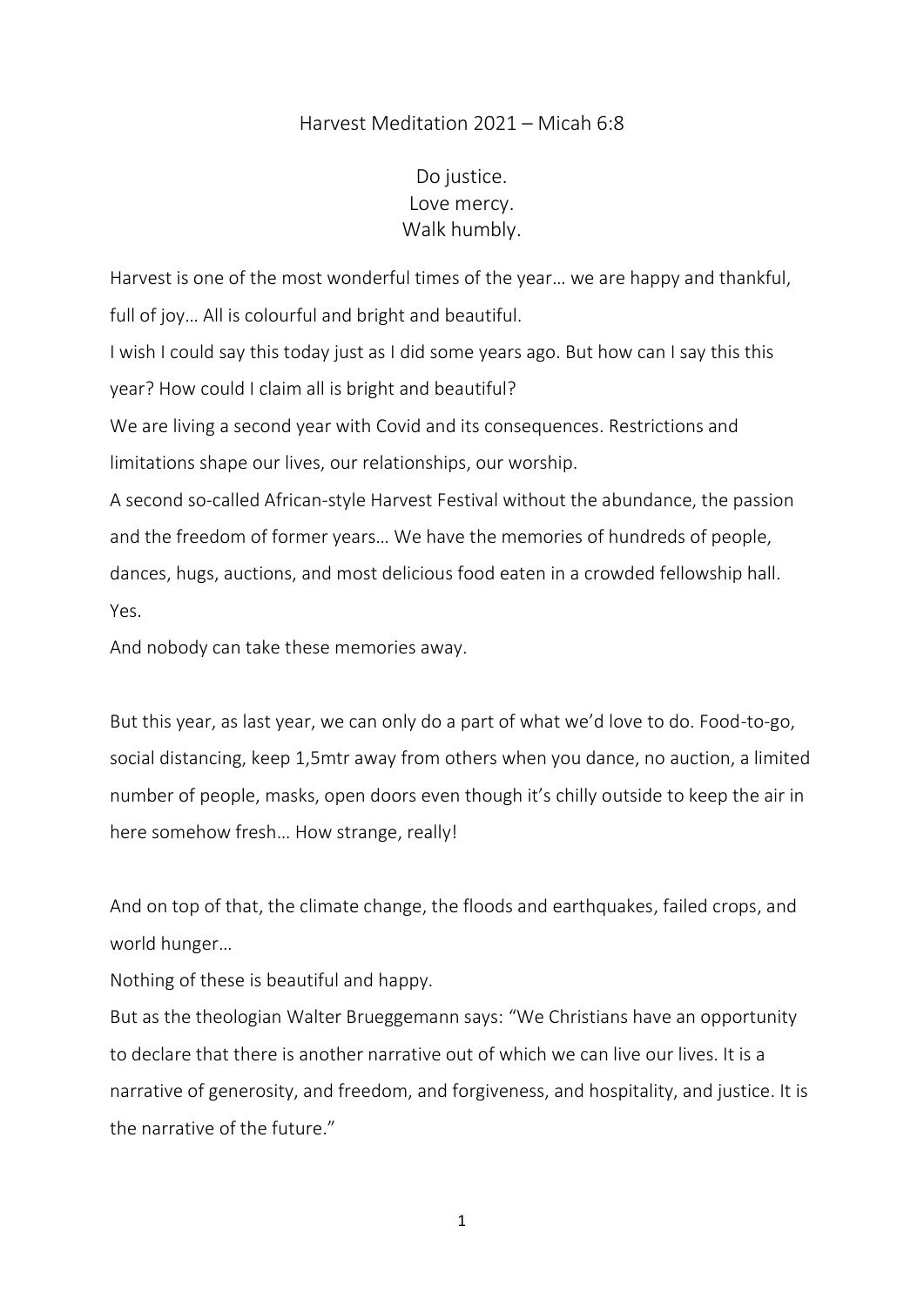In other words: Because we believe in God and try to live respectfully and thankfully in his creation, we have a different story to tell. Not the story of decay and destruction, but the story of life and fullness. Not the story of fear and death, but the story of hope and resurrection. Not the story of standstill and stagnation, but the story of change and transformation.

As a church we are challenged and encouraged to find sources of hope so that we can be inspired to take action on the causes and consequences of climate change and all hardship it brings about.

Walter Brueggemann, who is an Old Testament professor, suggests that we go and seek advice from the prophets of old. They can, he says, inspire our imagination to offer an alternative vision in which the earth might be a different and better place, and then live that envisioned world into reality.

In other words: Let us celebrate our Harvest Festival as well as we can. Let us remember the beauty of the past and so develop pictures of beauty and healing for the future. And let us not only hold fast to those images of hope but let us work for them to come true.

Micah is one such biblical prophet.

We might wonder if someone writing millennia before greenhouse gas emissions and ecological breakdown has anything to contribute as a source of hope and inspiration for today.

Climate scientists and eco activists have been begging for the attention of the world in the past few decades. Micah begins his prophecy with a message that intends to go global: "Hear, you people, all of you; listen, O earth, and all that is in it." (Micah 1:2) Micah names and shames the corruption of political leaders, the dishonesty of the merchants, and the greed of those who control the use of land. He denounces their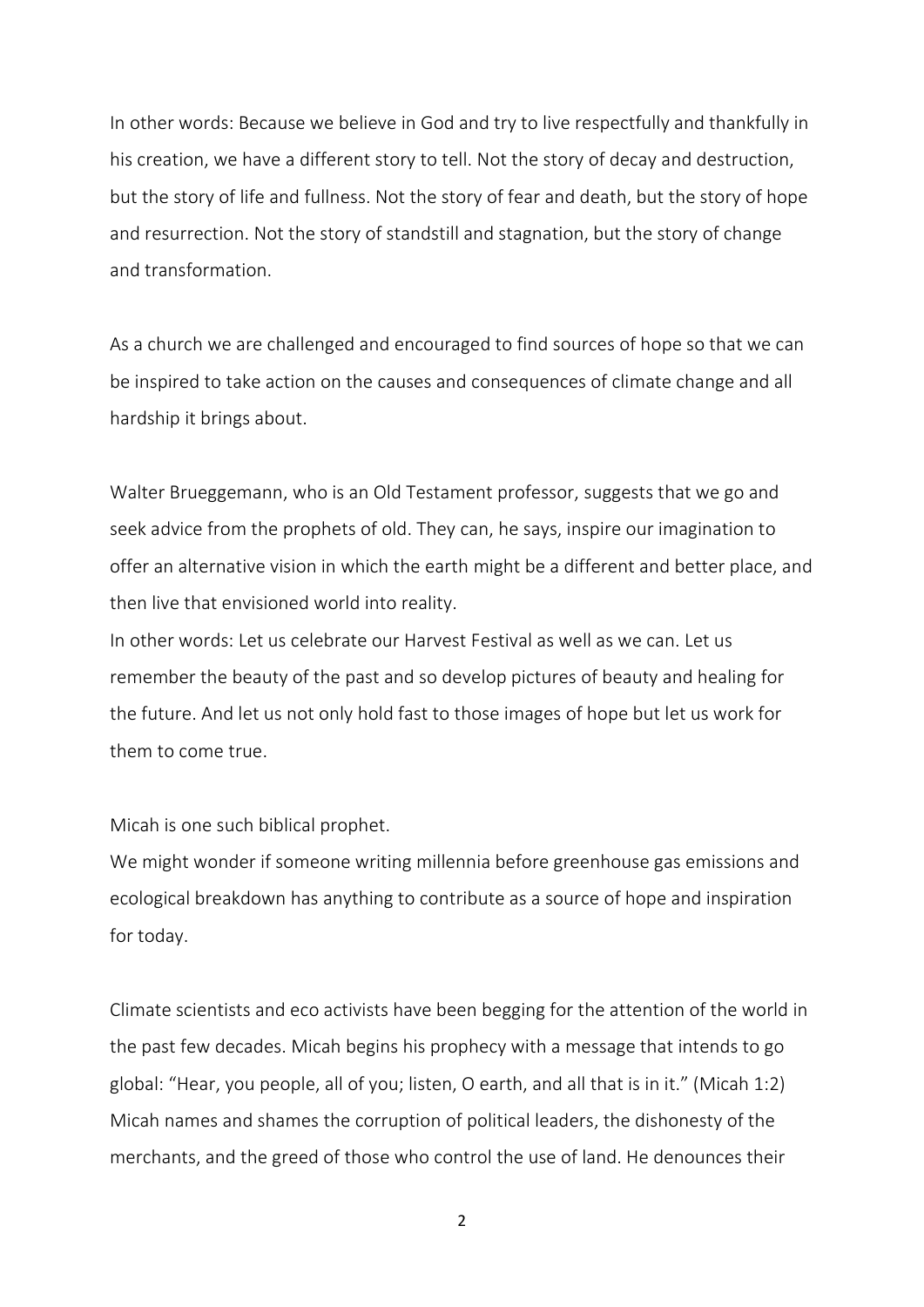exploitation and oppression of people and land. He sees these social injustices as consequences of the loss of faith in the living God.

Then and now we must name the powers of injustice, stand up against them, and take steps towards a vision of Shalom – to use the beautiful Old Testament term. Then and now "false Gods" as self-interest, the belief in perpetual growth of everything, misuse of money, lead people away from a vision of peace and justice.

According to Micah, there's a lot of woe coming to those in power who plan injustice and plot evil deeds on their beds. (2:1) And even more trouble is on its way for those who are bribed to proclaim that everything on earth is just as God would have it, and no harm will then befall us. (3:11-12)

Climate chaos is not only coming, it is already upon us, not as punishment from heaven but as a direct result of our behaviour. The harmful actions come mainly from us – the people living in the so-called first world countries, the global North. The impact is mostly suffered in the global South, among the poorest of the poor. Mostly…

But slowly and surely, we do understand that the floods here in our country this summer, the masses of rain that lead to failed crops have to do with the climate change, too. …and with the terrible exploitation of nature and the abuse of the natural resources on this earth.

Micah in his day, urged people to change their ways and transform the world they lived in.

"Act justly, and love mercy, and walk humbly with your God," he says to the people, (6:8) because if they don't,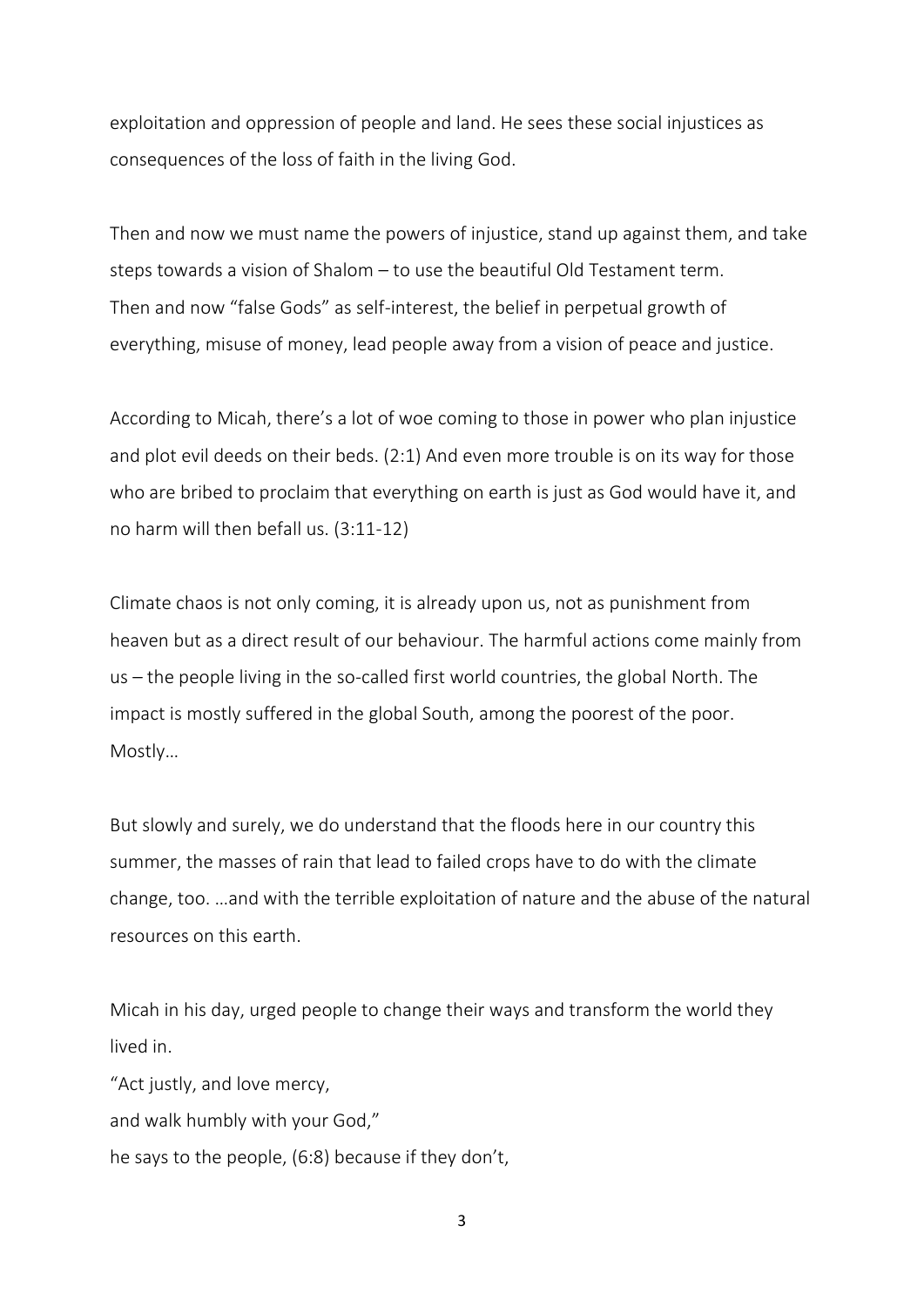"…the earth will become a desolate place because of its inhabitants as the result of their deeds." (7:13)

Honestly, if Micah lived today, he couldn't say things more precisely. His message for us may sound as follows:

We must act on the crisis of climate change now. We must be responsible. We should be concerned on protecting our surroundings because this has been created for us. We have the wisdom to know what is right and what is wrong.

We must see the link between our consumerist lifestyles, climate change and people's suffering in so many parts of the world. We must see that our growth-oriented system is driven by powerful economic interests set on making profits but harming people and destroying our planet.

Droughts drive people to the brink. Storms tear families apart. Raging waters show no mercy. Our world is falling apart. And only we have the power to stop it. We know there is a better way. A way that restores justice to our broken world. A way that protects the future for all of us, our children, and our grandchildren.

God, speaking through Micah, presents us with a radical challenge.

Do justice

Love mercy.

Walk humbly.

We must learn to live with nature in harmony.

We must act with compassion for the wounded creation and for its hurting people. We must loudly call for change.

We must remember that the earth belongs to God. And we are those who can join in God's mission of restoring the earth.

I want to keep this short… We all know what I mean.